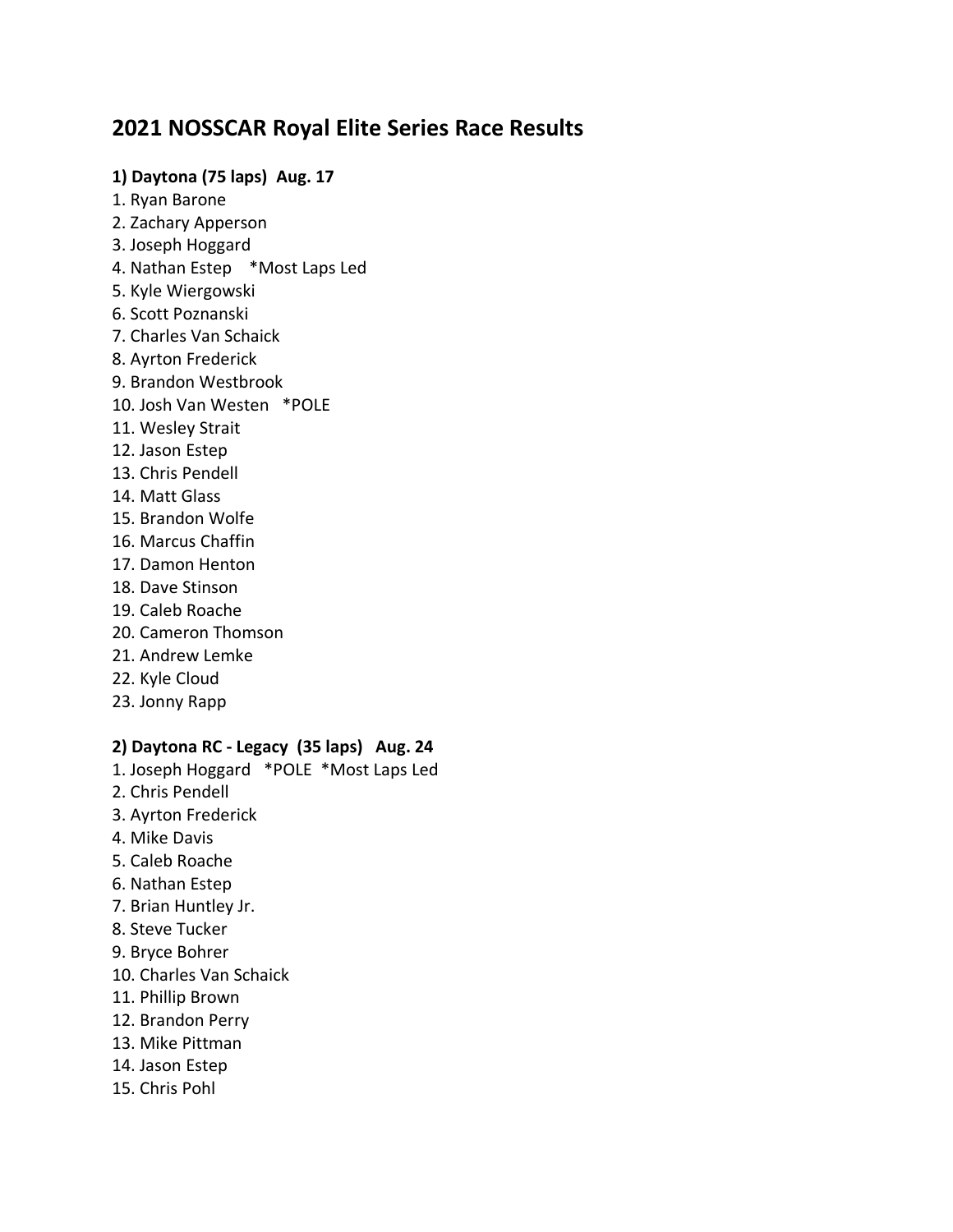#### 16. Brandon Wolfe

- 17. Danny Cochran
- 18. Ryan Barone
- 19. Cameron Thomson
- 20. Ashton Dickie
- 21. Marcus Chaffin
- 22. Matt Glass
- 23. Dave Stinson

### **3) USA Speedway (150 laps) Aug. 31**

- 1. Cameron Thomson \*Most Laps Led
- 2. Ryan Barone
- 3. Brian Huntley Jr.
- 4. Joseph Hoggard
- 5. Caleb Roache
- 6. Jacob Walker
- 7. Mike Pittman
- 8. Danny Cochran
- 9. Jonny Rapp
- 10. Dakota Brough
- 11. Andrew Lemke
- 12. Steve Tucker
- 13. Charles Van Schaick
- 14. Phillip Brown
- 15. Saveon Tolbert
- 16. Brandon Perry
- 17. Josh Van Westen
- 18. Wesley Strait
- 19. Mike Davis
- 20. Bryce Bohrer
- 21. Bryan Wiggins
- 22. Brandon Wolfe
- 23. Dave Stinson
- 24. Ashton Dickie
- 25. Ayrton Frederick
- 26. Matt Glass
- 27. Michael Pratt \*POLE
- 28. Matthew Mullins
- 29. Chris Pohl
- 30. Chris Pendell
- 31. Kyle Cloud

#### **4) Iowa Speedway (150 laps) Sept. 7**

1. Ryan Barone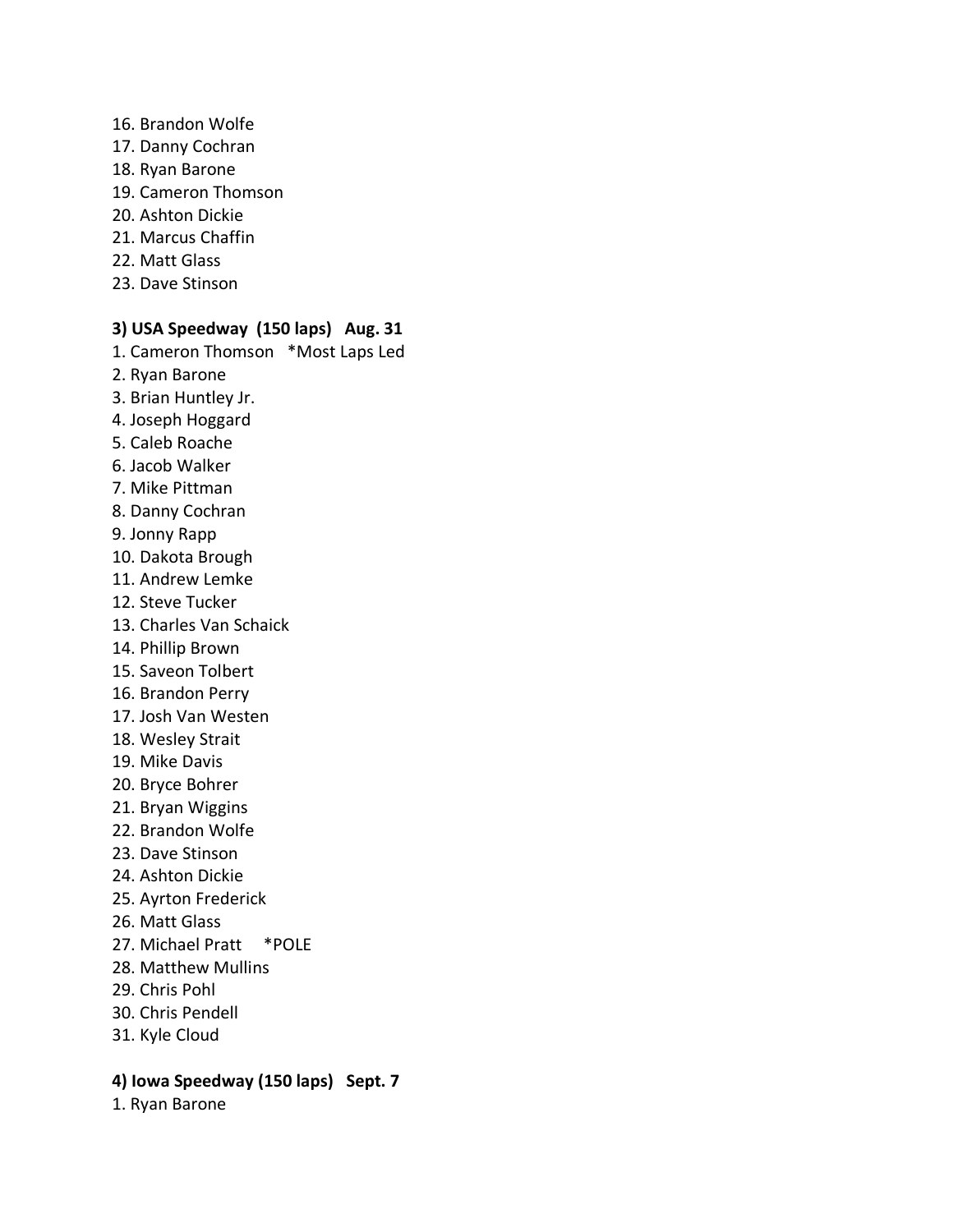- 2. Joseph Hoggard
- 3. Nathan Estep \*POLE \*Most Laps Led
- 4. Jacob Walker
- 5. Jonny Rapp
- 6. Charles Van Schaick
- 7. Brian Huntley Jr.
- 8. Brandon Perry
- 9. Corey Boudinot
- 10. Josh Van Westen
- 11. Dave Stinson
- 12. Mike Davis
- 13. Zachary Apperson
- 14. Dave Marks Jr.
- 15. Thomas Geyer
- 16. Ayrton Frederick
- 17. Steve Tucker
- 18. Chris Pohl
- 19. Jordan Hill
- 20. Ashton Dickie
- 21. Wesley Strait
- 22. Mike Pittman
- 23. Marcus Chaffin
- 24. Bryce Bohrer
- 25. Caleb Roache
- 26. Kyle Cloud
- 27. Hunter Whitlock
- 28. Carson Nagy
- 29. Wally Wilson
- 30. Dustin Hall

## **5) Texas - Legacy (110 laps) Sept. 14**

- 1. Sam Baumgarten \*POLE \*Most Laps Led
- 2. Jonny Rapp
- 3. Ryan Barone
- 4. Alistair Kirk
- 5. Joseph Hoggard
- 6. Zachary Apperson
- 7. Brian Huntley Jr.
- 8. Charles Van Schaick
- 9. Andrew Lemke
- 10. Steve Tucker
- 11. Ashton Dickie
- 12. Cameron Thomson
- 13. Chris Pohl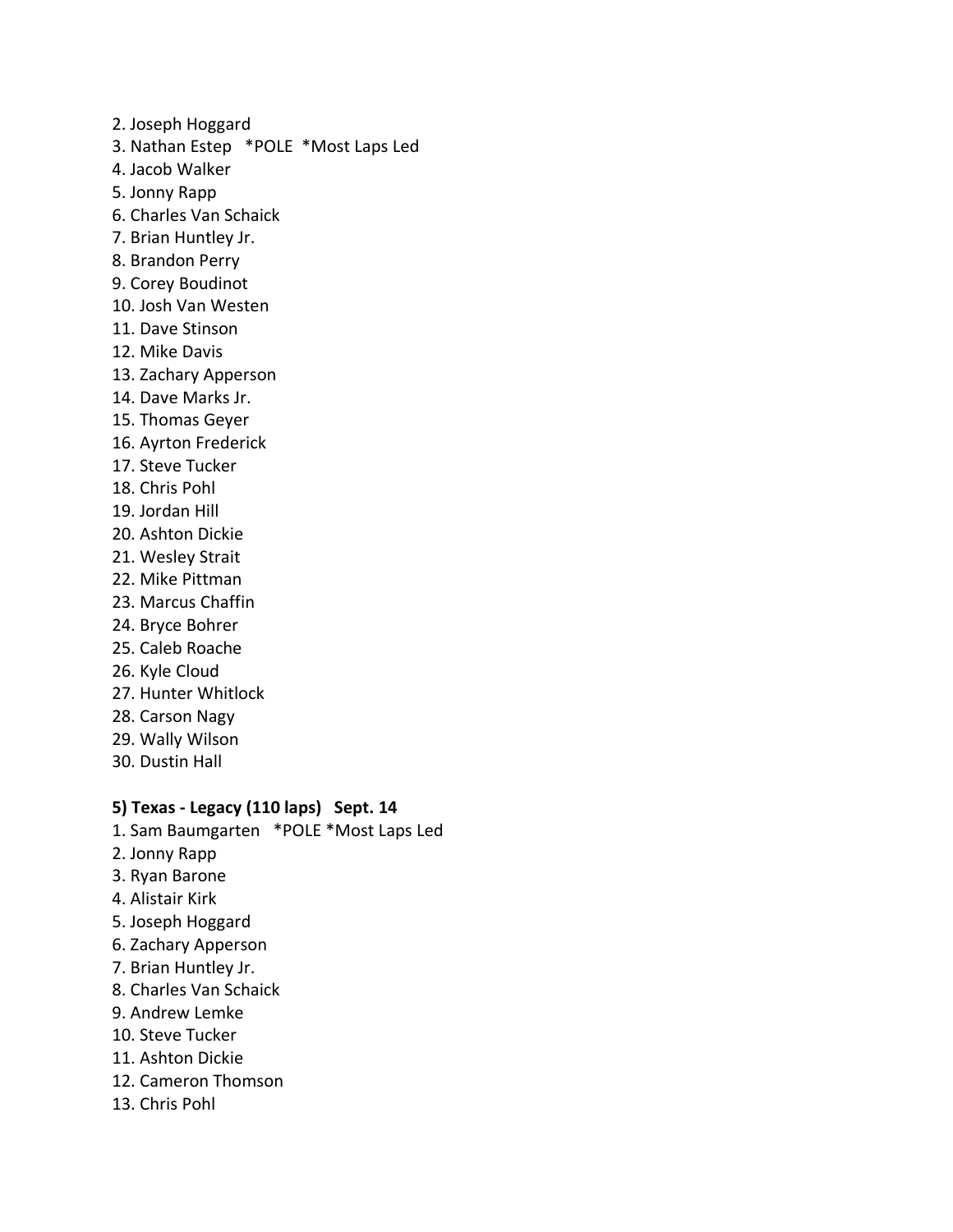#### 14. Phillip Brown

- 15. Brandon Perry
- 16. Jacob Walker
- 17. Corey Boudinot
- 18. Dave Stinson
- 19. Eric Stewart
- 20. Blake Henderson
- 21. Thomas Geyer
- 22. Michael Pratt
- 23. Ayrton Frederick
- 24. Caleb Roache
- 25. Marcus Chaffin
- 26. Mike Pittman
- 27. Wesley Strait
- 28. Dustin Hall
- 29. Josh Van Westen
- 30. Trenton Vogt

## **6) Michigan - Legacy (100 laps) Sept. 21**

- 1. Sam Baumgarten \*MLL
- 2. Dustin Hall \*MLL
- 3. Alistair Kirk
- 4. Charles Van Schaick
- 5. Zachary Apperson
- 6. Ryan Barone \*POLE
- 7. Joseph Hoggard
- 8. Phillip Brown
- 9. Thomas Cohick
- 10. Thomas Geyer
- 11. Danny Cochran
- 12. Wesley Strait
- 13. Mike Pittman
- 14. Austin Moore
- 15. Jacob Walker
- 16. Caleb Roache
- 17. Cameron Thomson
- 18. Ayrton Frederick
- 19. Eric Stewart
- 20. Dave Marks Jr.
- 21. Chris Pohl
- 22. Brandon Perry
- 23. Bryce Bohrer
- 24. Andrew Lemke
- 25. Robert Breneman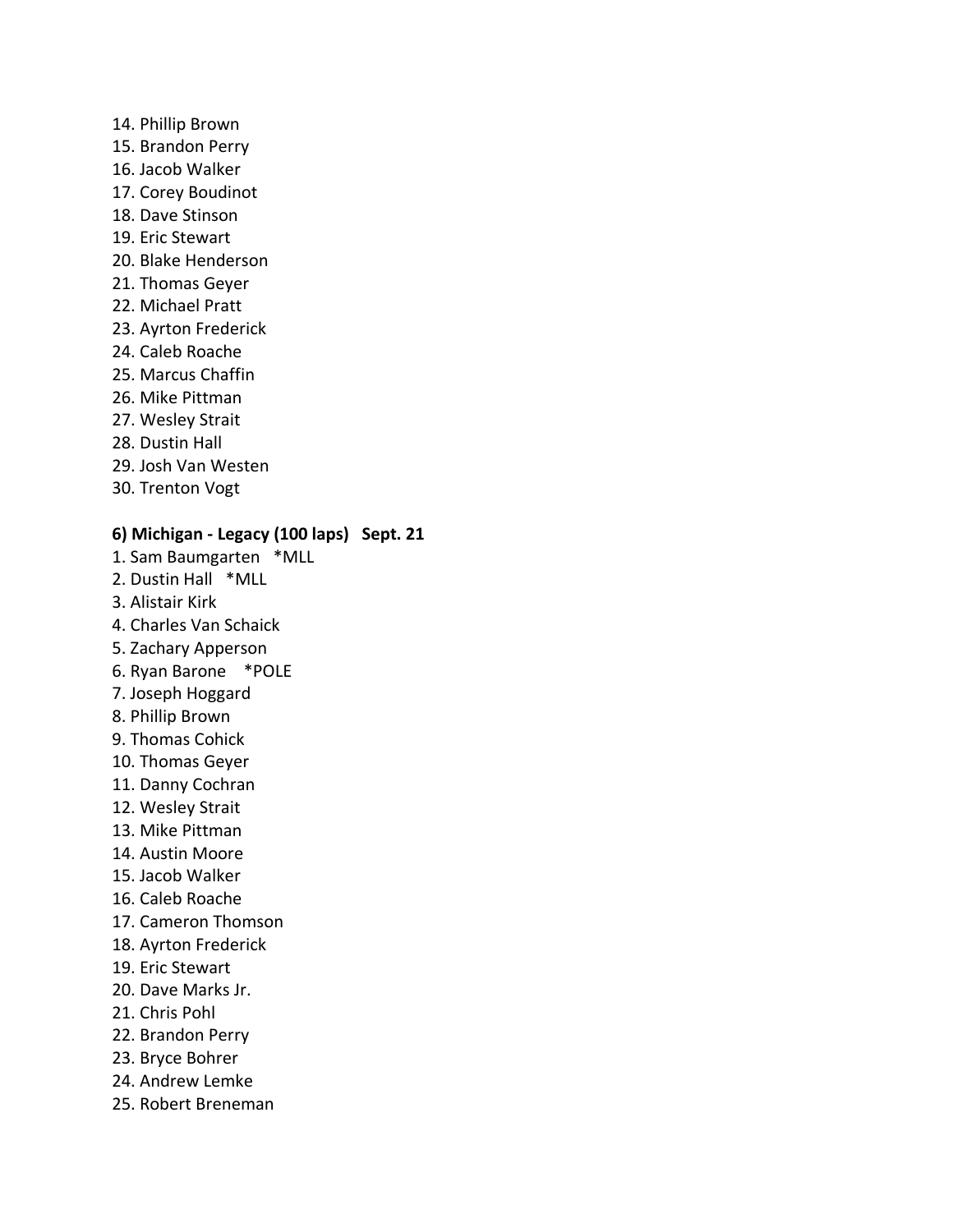26. Rodney Bailey 27. Michael Pratt 28. Brian Huntley Jr. 29. Zachary Stultz 30. Jacob Klinkhardt

## **7) Talladega (70 laps) Oct. 5**

- 1. Jamie Kephart 2. Sam Baumgarten 3. Brian Huntley Jr. 4. Phillip Brown
- 5. Caleb Roache
- 6. Joseph Hoggard
- 7. Blake Henderson
- 8. Hunter Whitlock \*Most Laps Led
- 9. Mike Pittman
- 10. Charles Van Schaick
- 11. Brandon Moore
- 12. Cameron Thomson
- 13. Josh Van Westen
- 14. Marcus Chaffin
- 15. Dave Marks Jr.
- 16. Dustin Hall \*POLE
- 17. Ryan Barone
- 18. Jacob Walker
- 19. Zachary Stultz
- 20. Brandon Perry
- 21. Wesley Strait
- 22. Steve Tucker
- 23. Thomas Geyer
- 24. Bryce Bohrer
- 25. Chris Pohl
- 26. Ashton Dickie
- 27. Michael Pratt
- 28. Robert Breneman
- 29. Mike Davis
- 30. Ayrton Frederick
- 31. John Twyford
- 32. Dave Stinson
- 33. Dustyn Mombourquette

## **8) Homestead (100 laps) Oct. 12**

- 1. Tanner Dickie
- 2. Phillip Brown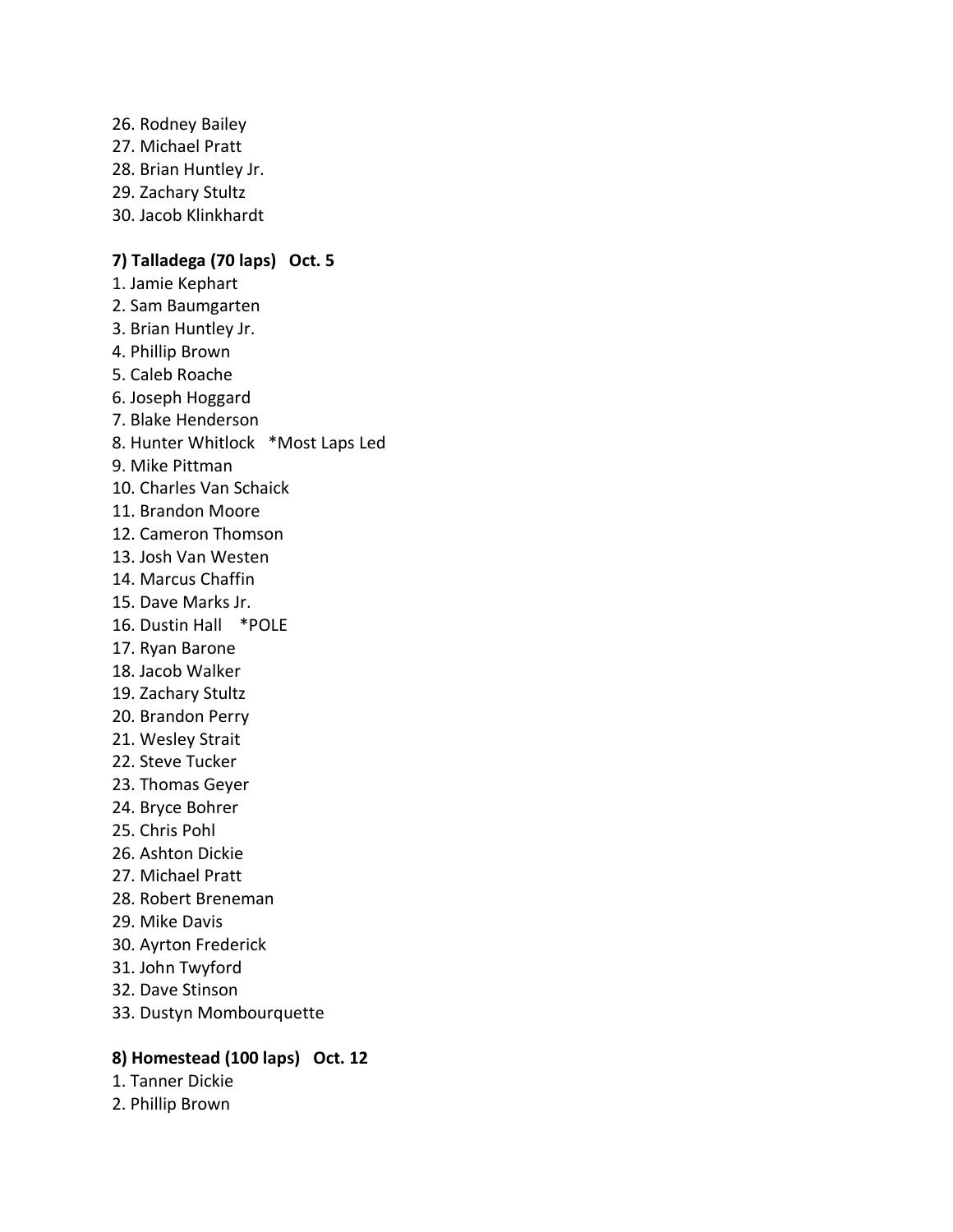3. Wally Wilson 4. Ashton Dickie 5. Jacob Walker 6. Jordan Dworaczyk 7. Jamie Kephert 8. Brian Huntley Jr. 9. Brandon Perry 10. Cameron Thomson 11. Steve Tucker 12. Joseph Hoggard 13. John Twyford 14. Thomas Geyer 15. Charles Van Schaick 16. Austin Moore 17. Chance Sapp 18. Caleb Roache 19. Ryan Barone \*POLE \*MLL \*Penalty 20. Brady Cox 21. Michael Pratt 22. Kyle Cloud 23. Wesley Strait 24. Mike Pittman 25. Ayrton Frederick 26. Alistair Kirk

## **9) Charlotte (110 laps) Oct. 19**

- 1. Jason Metcalfe \*POLE 2. Jordan Dworaczyk
- 3. Rob Evans
- 4. Caleb Roache
- 5. Jacob Walker
- 6. Hunter Whitlock
- 7. Chris Pohl
- 8. Ayrton Frederick
- 9. John Twyford
- 10. Wesley Strait
- 11. Kyle Cloud
- 12. Dave Stinson
- 13. Eric Stewart
- 14. Zachary Stultz
- 15. Davin Cardwell
- 16. Thomas Geyer
- 17. Andrew Lemke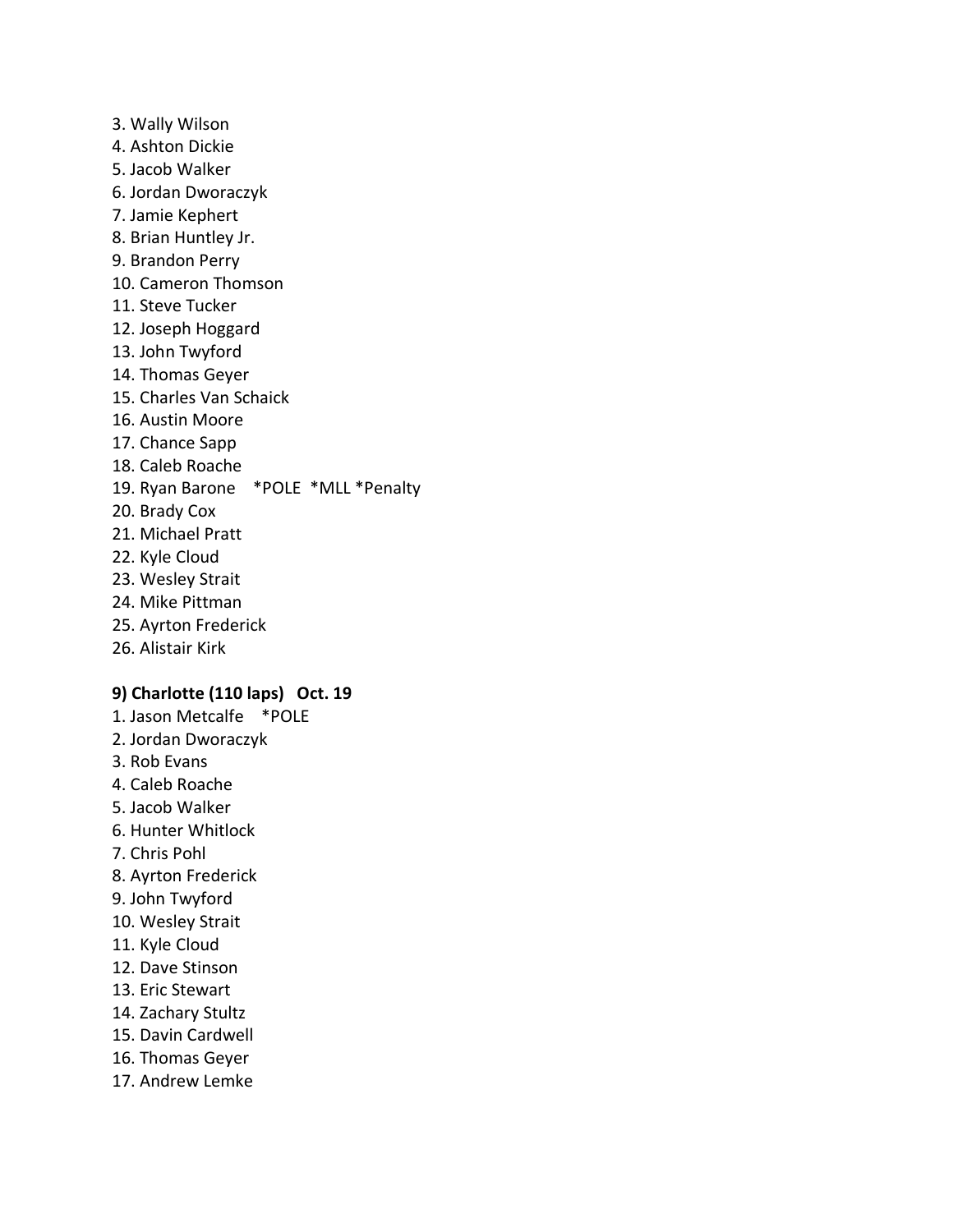## **10) Charlotte Roval (50 laps) Oct. 26**

- 1. Jason Metcalfe
- 2. Wally Wilson
- 3. Ayrton Frederick
- 4. Wesley Strait
- 5. Rob Evans
- 6. Thomas Geyer
- 7. Jordyn Propst \*POLE \*Most Laps Led
- 8. Caleb Roache
- 9. Andrew Lemke
- 10. Jacob Walker
- 11. Zachary Stultz
- 12. Davin Cardwell
- 13. Eric Stewart
- 14. Kyle Cloud
- 15. Jonny Rapp
- 16. Hunter Crum

## **11) Bristol (250 laps) Nov. 2**

- 1. Jason Metcalfe \*POLE
- 2. Wesley Strait
- 3. Caleb Roache
- 4. Rob Evans
- 5. Thomas Geyer
- 6. Thomas Cohick
- 7. Tim Tripler
- 8. Andrew Lemke
- 9. Jacob Walker
- 10. Brady Cox
- 11. Ayrton Frederick
- 12. Jordan Dworaczyk
- 13. Kyle Cloud

## **12) Phoenix - Legacy (150 laps) Nov. 9**

- 1. Jordan Dworaczyk \*Most Laps Led
- 2. Brady Cox
- 3. Jonny Rapp
- 4. Caleb Roache
- 5. Jacob Walker
- 6. Wesley Strait
- 7. Wally Wilson
- 8. Rob Evans
- 9. Zachary Stultz
- 10. Chance Sapp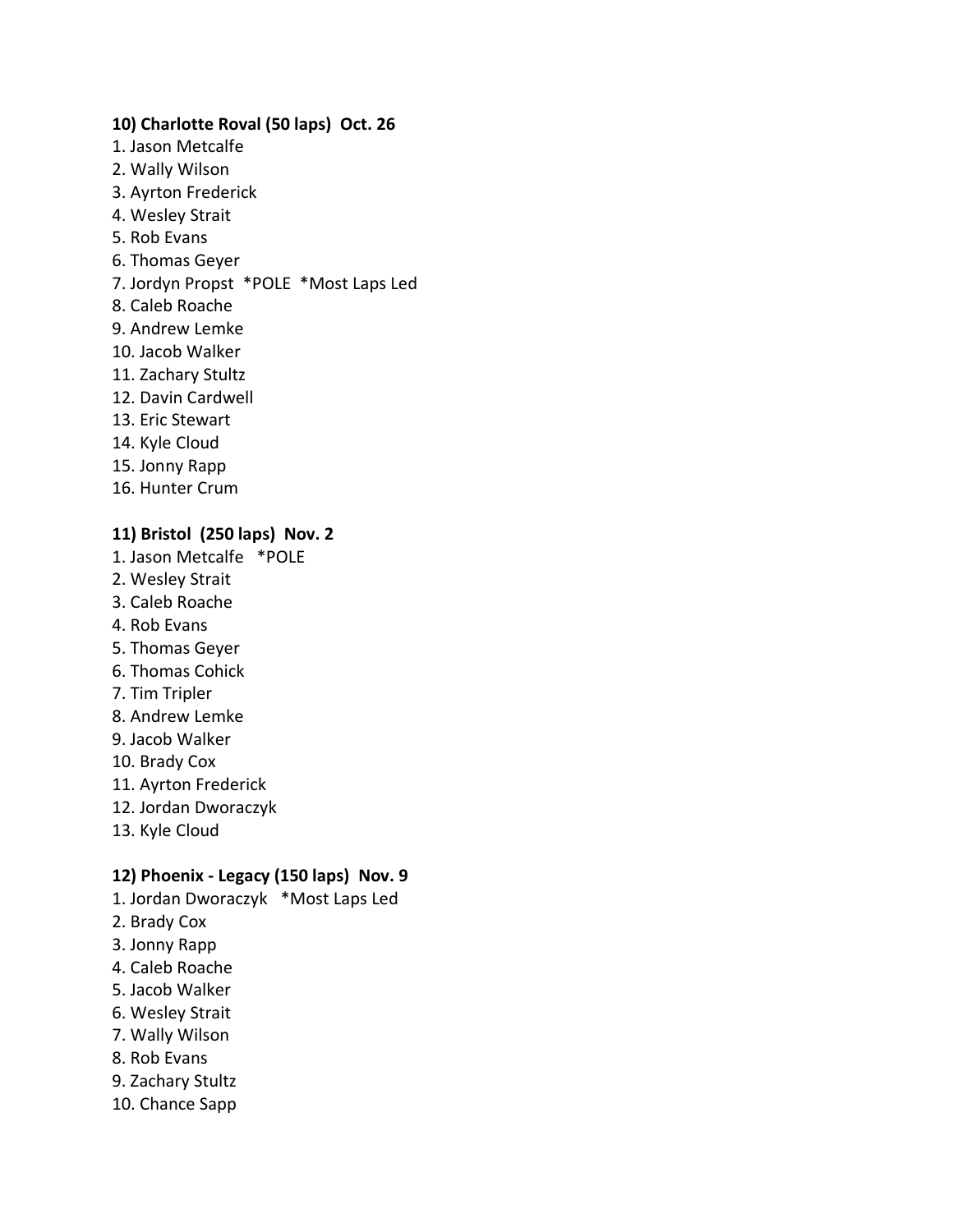- 11. Mark Stewart
- 12. Jason Metcalfe \*POLE
- 13. Anthony Rennick
- 14. Tim Tripler
- 15. Thomas Geyer
- 16. Mike Davis
- 17. Eric Stewart
- 18. Kyle Cloud
- 19. Bryan Wiggins
- 20. Ayrton Frederick

# **2021 NOSSCAR Royal Elite Series Final Standings**

1. #9 Caleb Roache: 361 pts 2. #24 Jacob Walker: 318 pts 3. #26 Ayrton Frederick: 306 pts 4. #64 Joseph Hoggard: 302 pts \*1 win 5. #89 Wesley Strait: 300 pts 6. #46 Ryan Barone: 280 pts \*2 wins 7. #43 Charles Van Schaick: 256 pts 8. #62 Thomas Geyer: 244 pts 9. #6 Brian Huntley Jr.: 228 pts 10. #44 Cameron Thomson: 227 pts \*1 win 11. #36 Phillip Brown: 197 pts 12. #76 Jonny Rapp: 194 pts 13. #70 Andrew Lemke: 189 pts 14. #10 Brandon Perry: 185 pts 15. #64 Jason Metcalfe: 173 pts \*3 wins 16. #88 Michael Pittman: 173 pts 17. #91 Kyle Cloud: 171 pts 18. #11 Steve Tucker: 166 pts 19. #00 Chris Pohl: 159 pts 20. #16 Jordan Dworaczyk: 154 pts \*1 win 21. #28 Dave Stinson: 150 pts 22. #11 Rob Evans: 147 pts 23. #1 Ashton Dickie: 142 pts 24. #68 Zachary Apperson: 141 pts 25. #53 Sam Baumgarten: 139 pts \*2 wins 26. #69 Wally Wilson: 128 pts 27. #21 Josh Van Westen: 126 pts 28. #5 Mike Davis: 126 pts 29. #82 Eric Stewart: 124 pts 30. #63 Zach Stultz: 124 pts 31. #55 Nathan Estep: 118 pts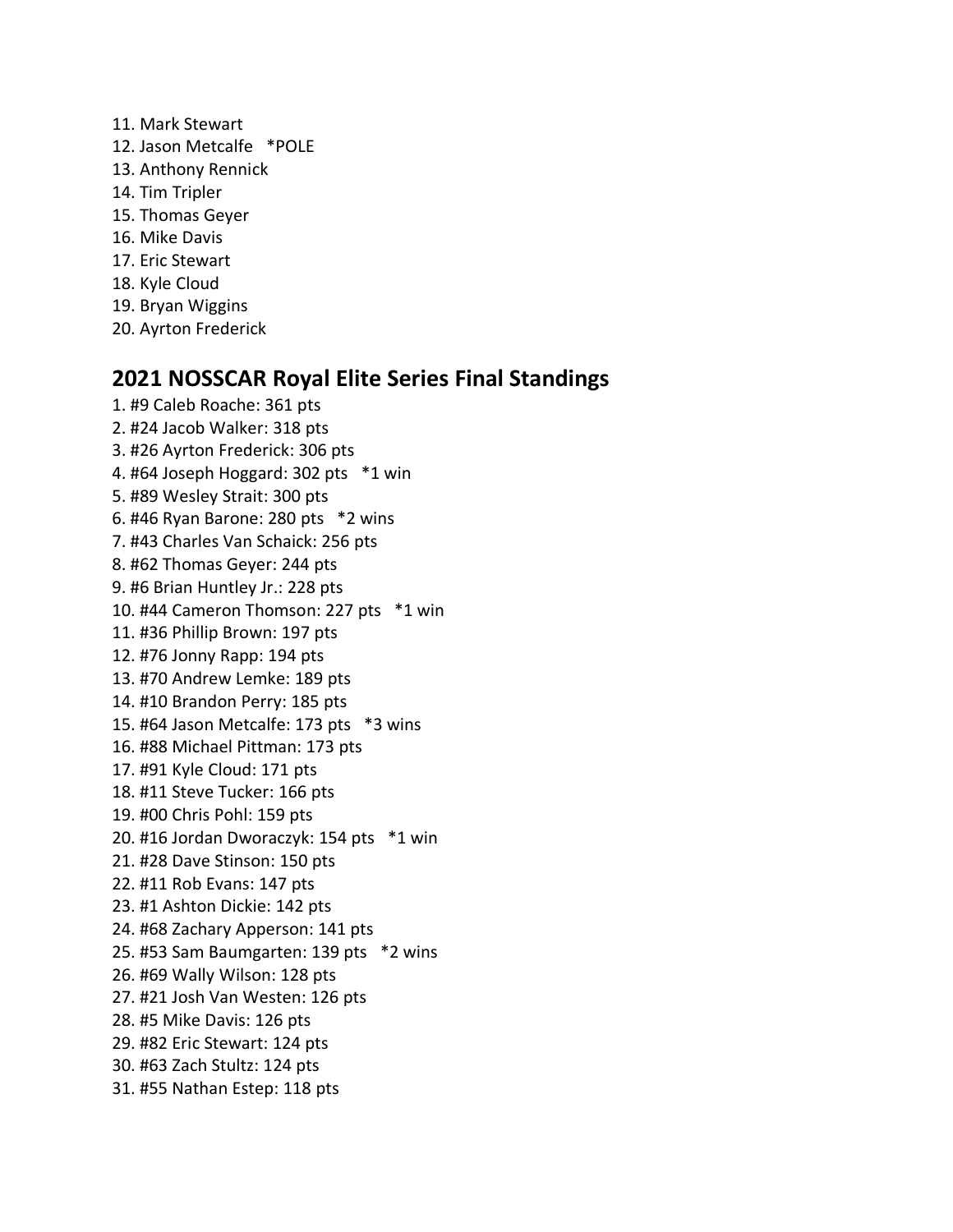32. #98 Marcus Chaffin: 106 pts 33. #99 Bryce Bohrer: 105 pts 34. #38 Dustin Hall: 94 pts 35. #76 Brady Cox: 94 pts 36. #51 Alistair Kirk: 93 pts 37. #15 Danny Cochran: 87 pts 38. #35 Hunter Whitlock: 85 pts 39. #94 Chris Pendell: 82 pts 40. #14 Michael Pratt: 81 pts 41. #29 Jamie Kephert: 79 pts \*1 win 42. #17 Dave Marks Jr: 74 pts 43. #27 Brandon Wolfe: 70 pts 44. #65 John Twyford: 70 pts 45. #22 Thomas Cohick: 67 pts 46. #22 Matt Glass: 61 pts 47. #12 Tim Tripler: 61 pts 48. #34 Corey Boudinot: 57 pts 49. #78 Jason Estep: 56 pts 50. #25 Blake Henderson: 55 pts 51. #14 Davin Cardwell: 55 pts 52. #4 Chance Sapp: 55 pts 53. #54 Austin Moore: 52 pts 54. #01 Tanner Dickie: 45 pts \*1 win 55. #96 Bryan Wiggins: 42 pts 56. #17 Kyle Wiergowski: 36 pts 57. #24 Scott Poznanski: 35 pts 58. #98 Jordyn Propst: 34 pts 59. #97 Brandon Westbrook: 32 pts 60. #52 Dakota Brough: 31 pts 61. #26 Mark Stewart: 30 pts 62. #23 Brandon Moore: 30 pts 63. #96 Robert Breneman: 29 pts 64. #21 Anthony Rennick: 28 pts 65. #23 Saveon Tolbert: 26 pts 66. #28 Hunter Crum: 25 pts 67. #23 Damon Henton: 24 pts 68. #13 Rodney Bailey: 15 pts 69. #93 Carson Nagy: 13 pts 70. #60 Matthew Mullins: 13 pts 71. #14 Trenton Vogt: 11 pts 72. #16 Dustyn Mombourquette: 8 pts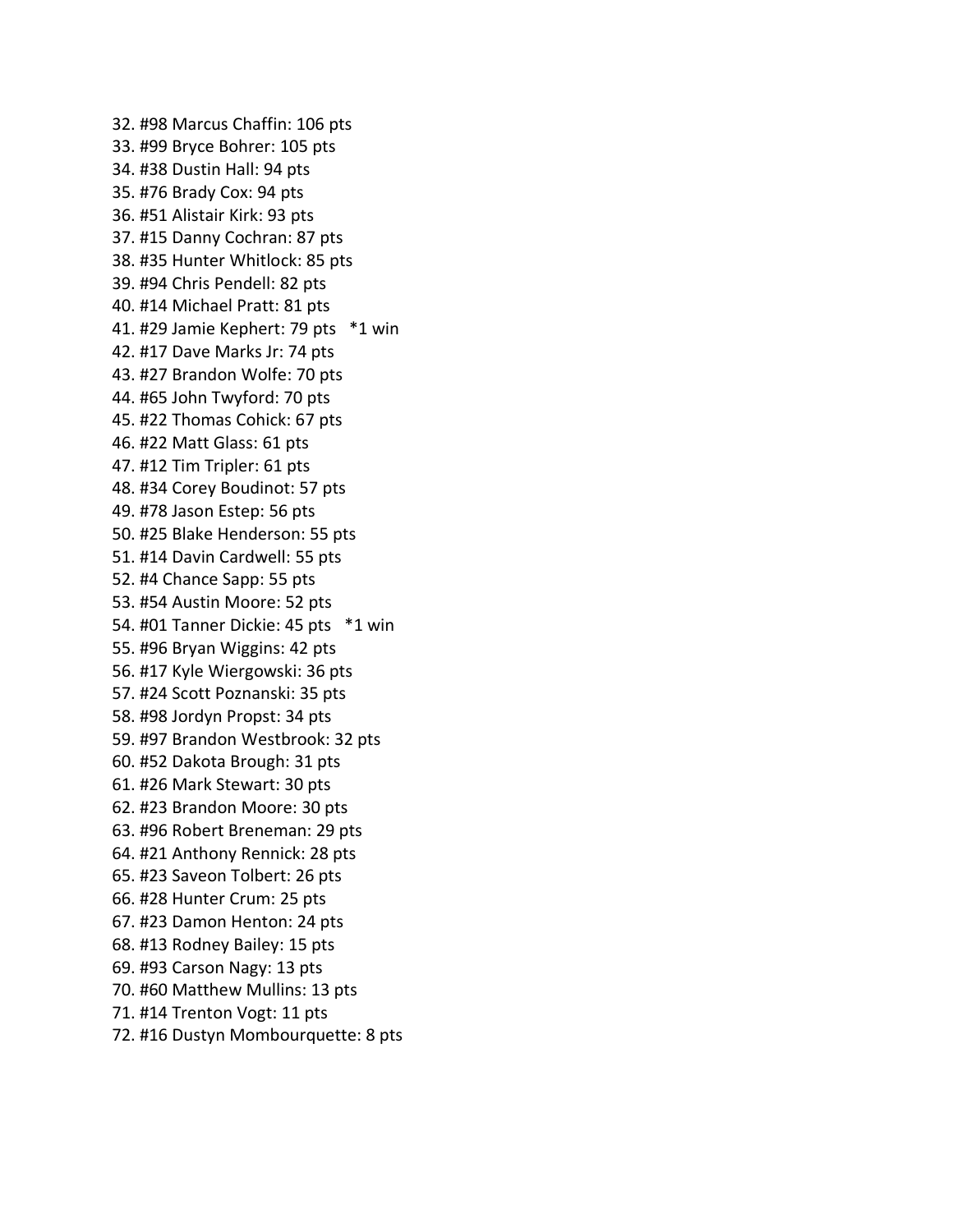# **2021 NRES Most Laps Led**

Jason Metcalfe: 335 Cameron Thomson: 111 Sam Baumgarten: 102 Jordan Dworaczyk: 100 Ryan Barone: 90 Nathan Estep: 86 Joseph Hoggard: 66 Corey Boudinot: 47 Dustin Hall: 47 Chance Sapp: 37 Jordyn Propst: 36 Jonny Rapp: 31 Alistair Kirk: 28 Hunter Whitlock: 28 Thomas Cohick: 27 Dakota Brough: 25 Jamie Kephert: 25 Caleb Roache: 21 Wally Wilson: 19 Jacob Walker: 18 Brady Cox: 15 Danny Cochran: 12 Scott Poznanski: 11 Wesley Strait: 7 Marcus Chaffin: 6 Andrew Lemke: 6 Chris Pendell: 5 Dave Stinson: 5 Kyle Wiergoski: 5 Michael Pratt: 4 Josh Van Westen: 4 Charles Van Schaick: 4 Thomas Geyer: 2 Rob Evans: 2 Tanner Dickie: 1 Phillip Brown: 1 Ayrton Frederick: 1 Zachary Stultz: 1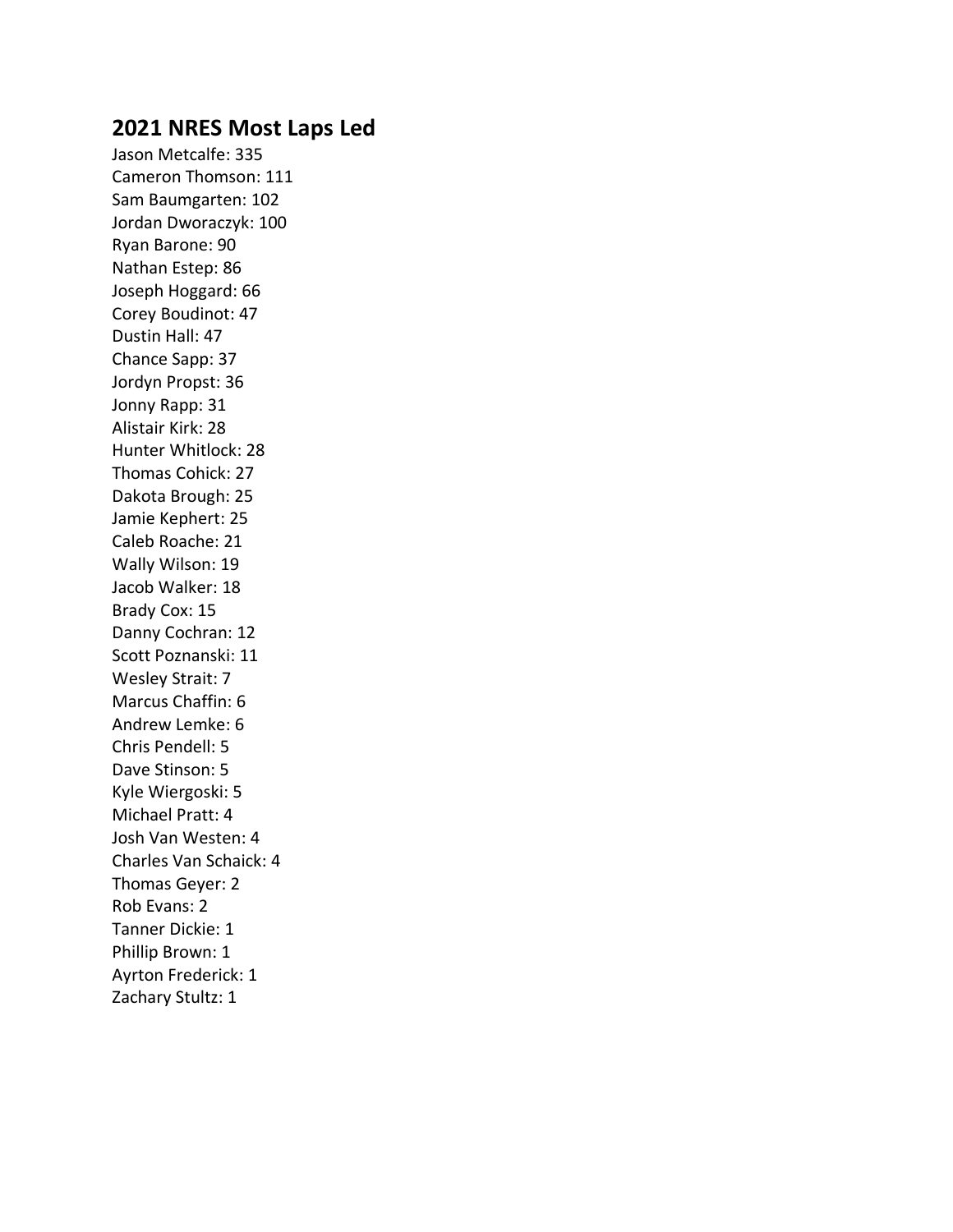# **2022 NOSSCAR Royal Elite Series Race Results**

#### **1) Daytona (75 laps) Feb. 22**

1. #88 Mike Pittman 2. #28 Hunter Crum 3. #52 Jonny Rapp 4. #8 Rob Evans 5. #5 Thomas Geyer 6. #89 Wesley Strait 7. #16 Joe Tardif 8. #9 Caleb Roache 9. #51 Rob Shaw 10. #6 Jordan Dworaczyk 11. #3 Stephen Leicht \*POLE 12. #32 Tyler McMurter 13. #39 Brian Wilson 14. #24 Jacob Walker 15. #1 Chase Barry 16. #14 David Rockwood

#### **2) Texas (100 laps) Mar. 1**

17. #57 Dominic Konareski

1. #58 Justin M Wilson \*POLE 2. #6 Jordan Dworaczyk 3. #1 Chase Barry 4. #99 Saveon Tolbert 5. #28 Hunter Crum 6. #89 Wesley Strait 7. #52 Jonny Rapp 8. #32 Tyler McMurter 9. #88 Mike Pittman 10. #5 Thomas Geyer 11. #85 Matthew Moe 12. #10 Billy Milner 13. #2 Bryan Wiggins

## **3) Watkins Glen (35 laps) Mar. 8**

1. #58 Justin M Wilson \*POLE 2. #1 Chase Barry 3. #76 Brady Cox 4. #89 Wesley Strait 5. #32 Tyler McMurter 6. #85 Matthew Moe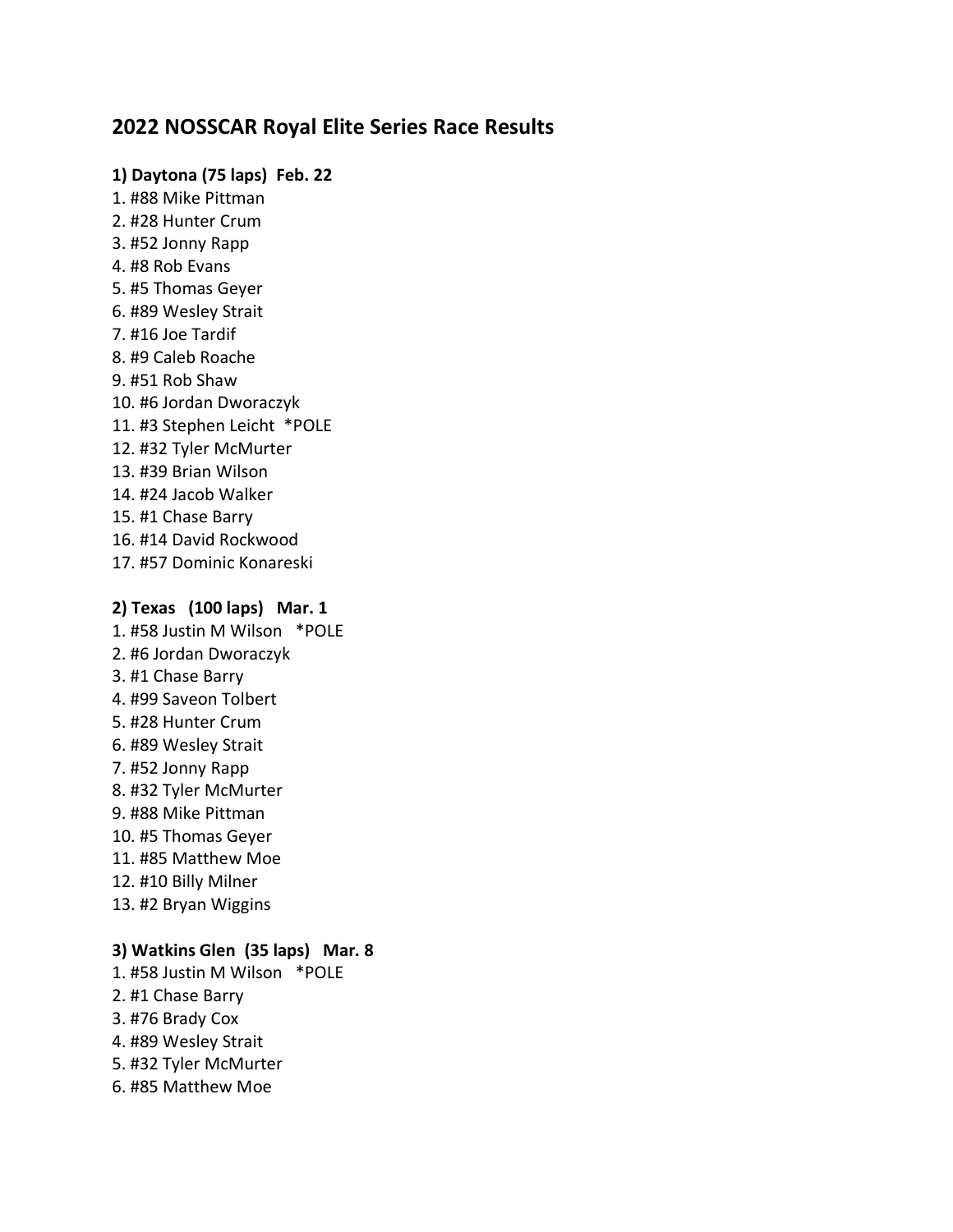7. #99 Saveon Tolbert 8. #88 Mike Pittman 9. #9 Robert Breneman 10. #5 Thomas Geyer 11. #29 Jason Metcalfe

## **4) Las Vegas (115 laps) Mar. 15**

1. #28 Hunter Crum 2. #32 Tyler McMurter 3. #89 Wesley Strait 4. #51 Rob Shaw 5. #85 Matthew Moe \*POLE 6. #11 Olivier Marceau 7. #43 David J Cannon 8. #9 Robert Breneman 9. #5 Thomas Geyer 10. #35 Mike Frederickson 11. #76 Brady Cox

### **5) Richmond (150 laps) Mar. 22**

1. #29 Jason Metcalfe \*POLE 2. #32 Tyler McMurter 3. #11 Olivier Marceau 4. #5 Thomas Geyer 5. #9 Robert Breneman 6. #88 Mike Pittman

#### **6) \*SLI 200\* at North Wilkesboro (200 laps) Mar. 29**

- 1. #32 Tyler McMurter
- 2. #28 Hunter Crum
- 3. #36 Phillip Brown
- 4. #39 Brian L. Wilson
- 5. #11 Olivier Marceau
- 6. #63 Zachary Stultz
- 7. #2 Bryan Wiggins
- 8. #5 Thomas Geyer
- 9. #43 David J Cannon
- 10. #38 Dylan McDonald \*POLE
- 11. #91 Kyle Cloud

## **7) Talladega (75 laps) Apr. 5**

- 1. #7 Bryce Beede 2. #51 Rob Shaw
- 3. #8 Rob Evans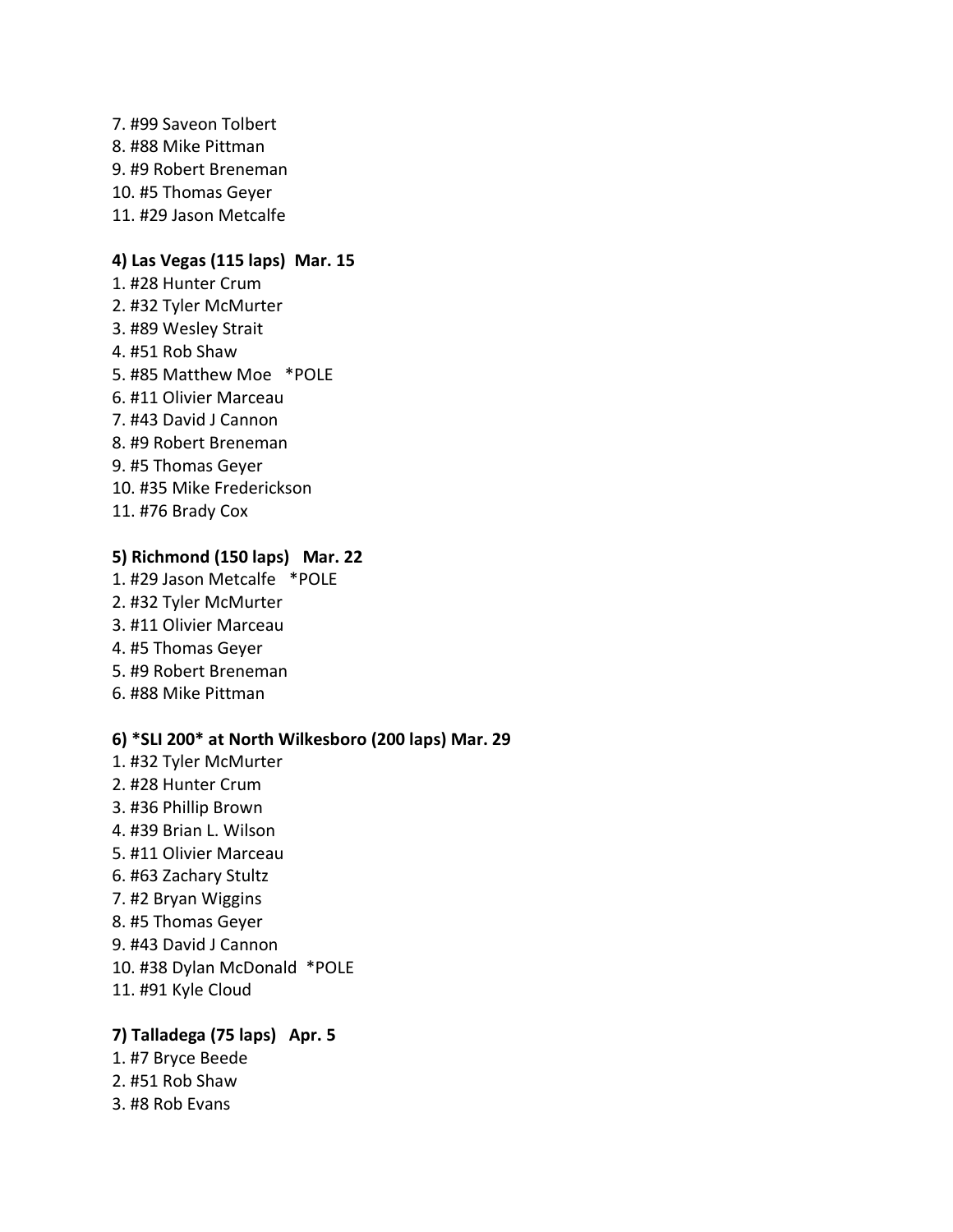4. #32 Tyler McMurter \*POLE 5. #42 Patrick Rushton 6. #88 Mike Pittman 7. #5 Thomas Geyer 8. #66 Blair Rousselle 9. #10 Billy Milner 10. #35 Mike Frederickson 11. #28 Hunter Crum 12. #36 Phillip Brown 13. #43 David J. Cannon 14. #9 Robert Breneman 15. #91 Kyle Cloud

### **8) Charlotte (100 laps) Apr. 12**

1. #41 Justin Monds 2. #46 Mike Little \*POLE 3. #32 Tyler McMurter 4. #73 Patrick Rushton 5. #29 Jason Metcalfe 6. #7 Bryce Beede 7. #28 Hunter Crum 8. #9 Robert Breneman 9. #84 Jordan Journeau 10. #66 Blair Rousselle 11. #43 David J. Cannon 12. #35 Mike Frederickson 13. #91 Kyle Cloud 14. #5 Thomas Geyer

## **9) Lucas Oil Raceway (150 laps) Apr. 19**

- 1. #46 Mike Little 2. #52 Jonny Rapp
- 3. #41 Justin Monds
- 4. #8 Rob Evans
- 5. #11 Olivier Marceau
- 6. #7 Bryce Beede \*POLE
- 7. #66 Blair Rousselle
- 8. #32 Tyler McMurter
- 9. #5 Thomas Geyer
- 10. #73 Patrick Rushton
- 11. #1 Chase Barry
- 12. #35 Mike Frederickson
- 13. #09 Caleb Roache
- 14. #91 Kyle Cloud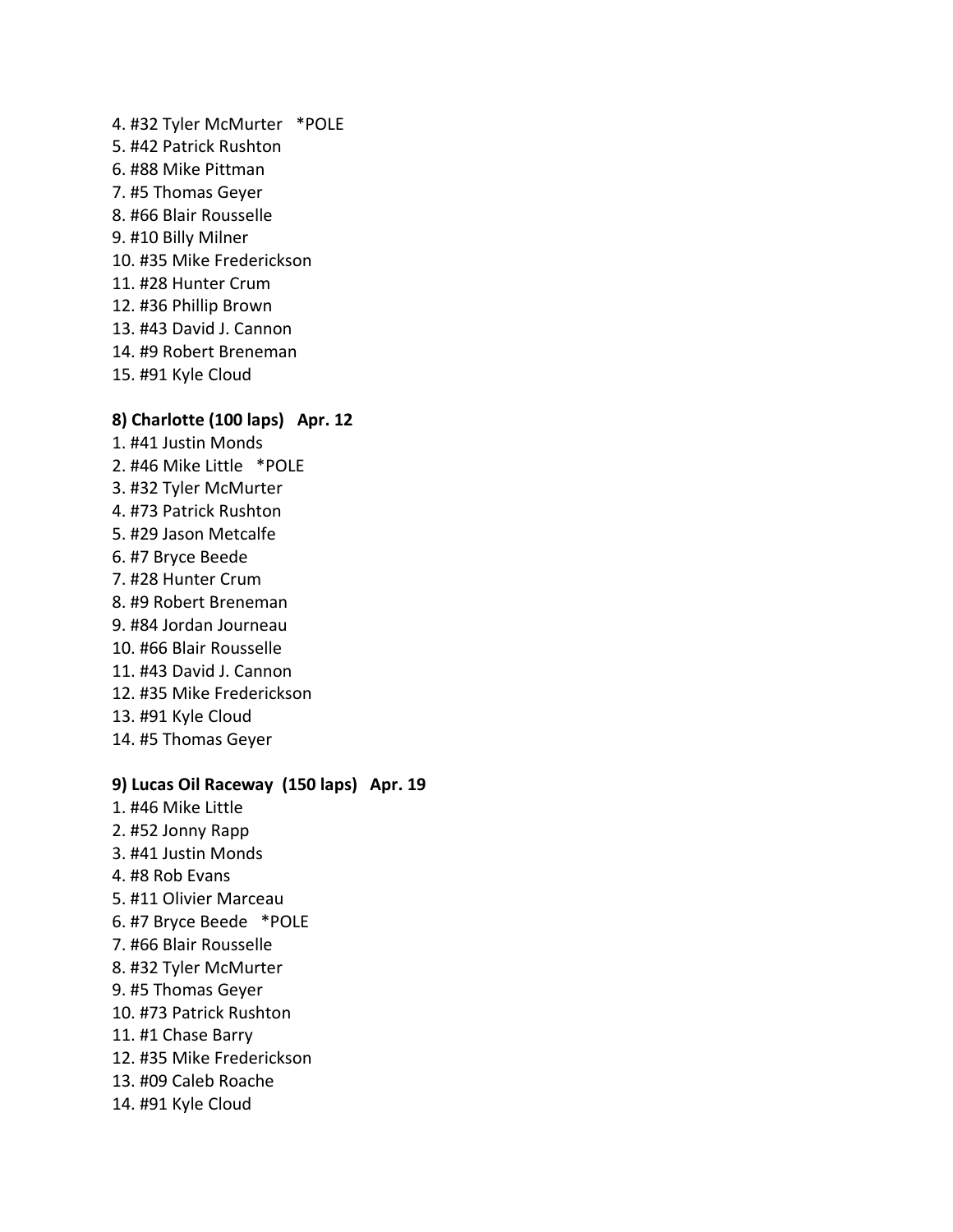#### 15. #88 Mike Pittman

#### **10) Nashville Super Speedway (100 laps) Apr. 20**

- 1. #15 Jordan Gonzalez 2. #52 Jonny Rapp 3. #32 Tyler McMurter 4. #43 David J Cannon
- 5. #8 Rob Evans
- 6. #73 Patrick Rushton
- 7. #35 Mike Frederickson
- 8. #24 Hunter Whitlock
- 9. #7 Bryce Beede \*POLE
- 10. #5 Thomas Geyer

#### **11) Bristol (200 laps) Apr. 26**

- 1. #46 Mike Little 2. #11 Olivier Marceau 3. #7 Bryce Beede 4. #23 Travis Barnes 5. #52 Jonny Rapp 6. #28 Hunter Crum 7. #32 Tyler McMurter 8. #8 Rob Evans 9. #73 Patrick Rushton 10. #9 Caleb Roache 11. #66 Blair Rousselle 12. #5 Thomas Geyer 13. #43 David J. Cannon 14. #35 Mike Frederickson 15. #1 Chase Barry
- 16. #58 Justin M. Wilson \*POLE
- 17. #91 Kyle Cloud
- 18. #36 Phillip Brown

#### **12) Homestead-Miami (100 laps) Apr. 27**

1. #52 Jonny Rapp 2. #15 Jordan Gonzalez \*POLE 3. #25 Stephen Leicht 4. #29 Jason Metcalfe 5. #11 Olivier Marceau 6. #41 Justin Monds 7. #32 Tyler McMurter 8. #73 Patrick Rushton 9. #5 Thomas Geyer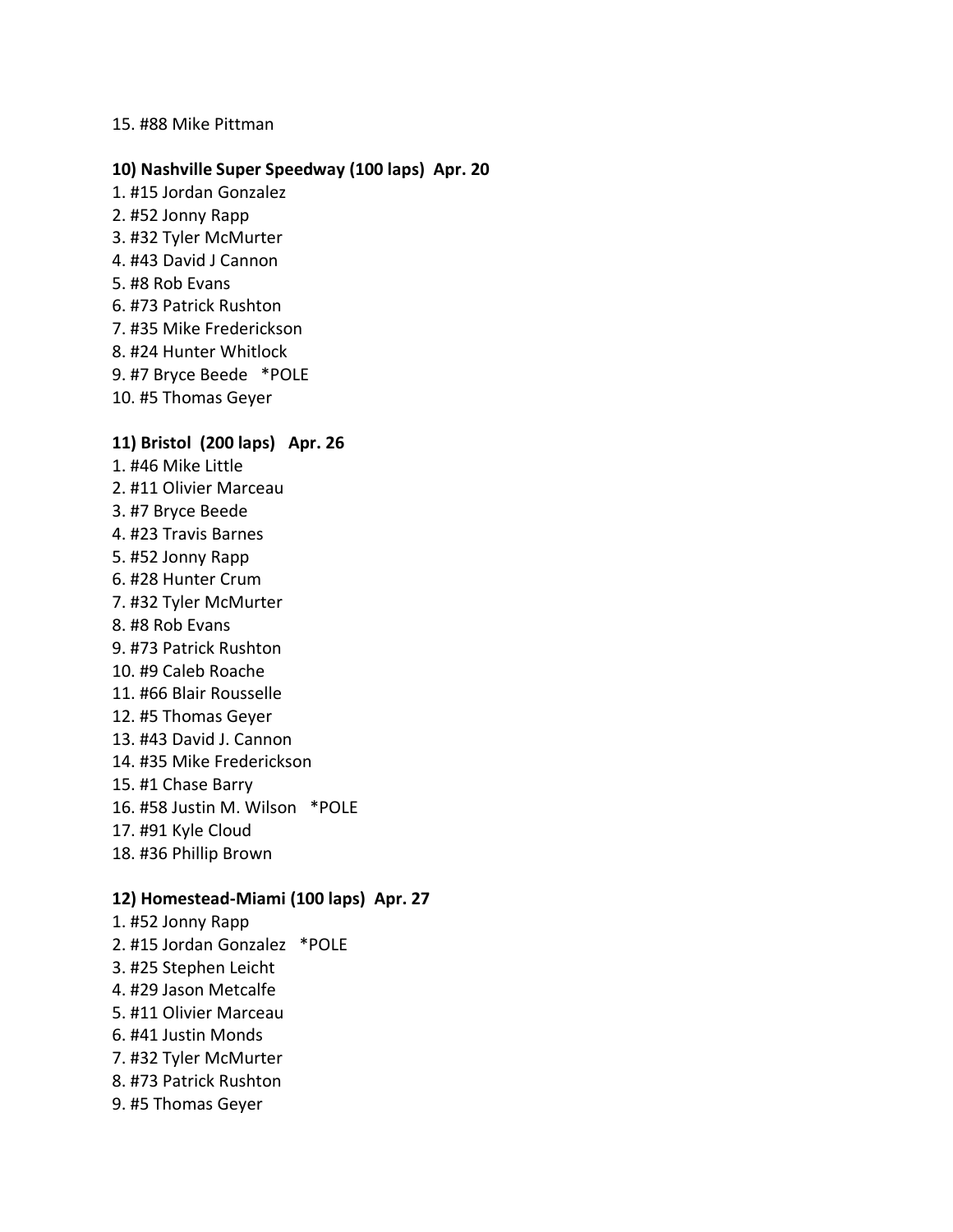10. #35 Mike Frederickson

11. #43 David J. Cannon

## **2022 NOSSCAR Royal Elite Series Final Standings**

1. #32 Tyler McMurter: 385 pts \*1 win **\*CHAMPION** 2. #5 Thomas Geyer: 337 pts 3. #28 Hunter Crum: 229 pts \*1 win 4. #52 Jonny Rapp: 206 pts \*1 win 5. #11 Olivier Marceau: 197 pts 6. #43 David J Cannon: 191 pts 7. #35 Mike Frederickson: 184 pts 8. #88 Mike Pittman: 181 pts \*1 win 9. #42 Patrick Rushton: 180 pts 10. #7 Bryce Beede: 164 pts \*1 win 11. #8 Rob Evans: 161 pts 12. #9 Robert Breneman: 141 pts 13. #1 Chase Barry: 139 pts 14. #89 Wesley Strait: 129 pts 15. #46 Mike Little: 115 pts \*2 wins 16. #91 Kyle Cloud: 115 pts 17. #66 Blair Rousselle: 112 pts 18. #41 Justin Monds: 105 pts \*1 win 19. #29 Jason Metcalfe: 105 pts \*1 win 20. #58 Justin M. Wilson: 101 pts \*2 wins 21. #51 Rob Shaw: 96 pts 22. #85 Matthew Moe: 89 pts 23. #9 Caleb Roache: 80 pts 24. #36 Phillip Brown: 78 pts 25. #15 Jordan Gonzalez: 75 pts \*1 win 26. #99 Saveon Tolbert: 63 pts 27. #6 Jordan Dworaczyk: 62 pts 28. #25 Stephen Leicht: 60 pts 29. #39 Brian Wilson: 57 pts 30. #2 Bryan Wiggins: 54 pts 31. #10 Billy Milner: 53 pts 32. #76 Brady Cox: 34 pts 33. #23 Travis Barnes: 33 pts 34. #63 Zachary Stultz: 31 pts 35. #16 Joe Tardif: 30 pts 36. #24 Hunter Whitlock: 29 pts 37. #84 Jordan Journeau: 28 pts 38. #38 Dylan McDonald: 27 pts